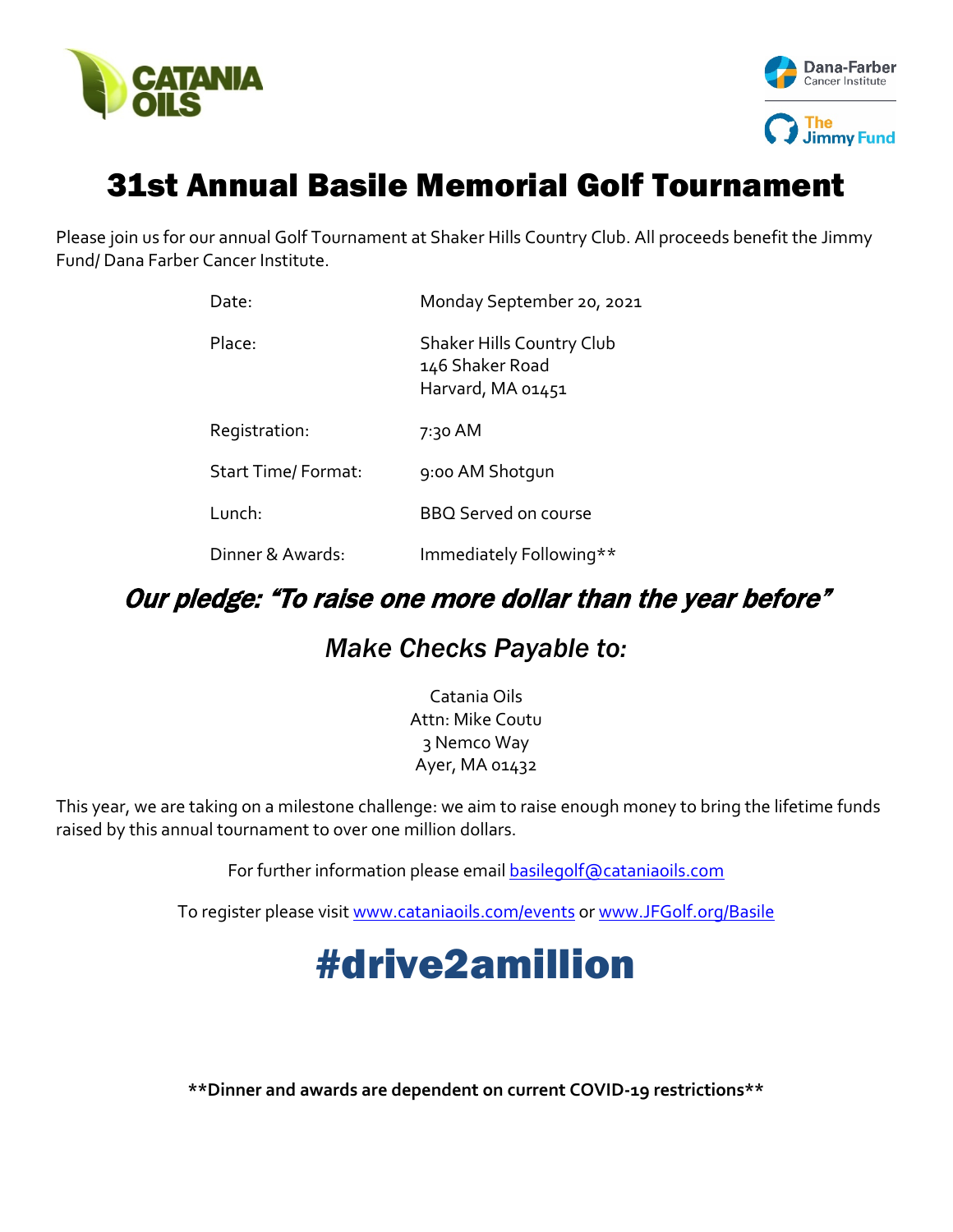## **Sponsorship Levels**

## *Hole in One Sponsor: \$10,000*

*Up to 8 golfers (two foursomes)*

- Golf for up to eight in the tournament including lunch and dinner
- Each golfer receives two drink tickets, 20 raffle tickets, a dozen golf balls, and a golf shirt.
- 2 Oversized Sponsorship signs with Company Logo 48 x 48
- Two sponsorship signs

#### *Double Eagle Sponsor: \$5,000 Up to 4 golfers*

- Golf for up to four in the tournament including lunch and dinner
- Each golfer receives two drink tickets, 10 raffle tickets, a dozen golf balls, and a golf shirt
- Oversized Sponsorship sign with Company Logo 48 x 48

• Golf for up to three in the tournament

• Golf shirt and 10 raffle tickets for each golfer

including lunch and dinner

• Two sponsorship signs

*Birdie Sponsor: \$2,000*

• Sponsorship sign

*Up to 3 golfers*

#### *Eagle Sponsor: \$2,500*

*Up to 4 golfers*

- Golf for up to four in the tournament including lunch and dinner
- Each golfer receives 10 raffle tickets, a dozen golf balls, and a golf shirt
- Oversized Sponsorship sign with Company Logo 48 x 48
- Two sponsorship signs

#### *Par Sponsor: \$1,250*

*Up to 2 golfers*

- Golf for two in the tournament including lunch and dinner
- Sponsorship sign
- Golf Shirt for each golfer

#### *A la Carte Sponsorships*

- Electronic Silent Auction/Raffle Sponsorship: \$250 (provides an app to bid and pay online for auction items)
- Single Golfer: \$250 entry for one golfer including lunch, dinner, and a golf shirt. Single golfers will be assigned to a foursome based on availability.
- Golf Cart Sponsor: \$2,500 your company logo represented on the cart.
- Lunch Grill Sponsor: \$2,500- a sponsorship sign with your company logo by the lunch grill.
- Dinner Sponsor: \$2,500- a sponsorship sign with your company logo in the dining room (Pending Covid-19 Restrictions).
- Dinner only: \$75

#### *Bogey Sponsor: \$650*

- 1 Golfer in the tournament including golf shirt, lunch, and dinner.
- Sponsorship sign